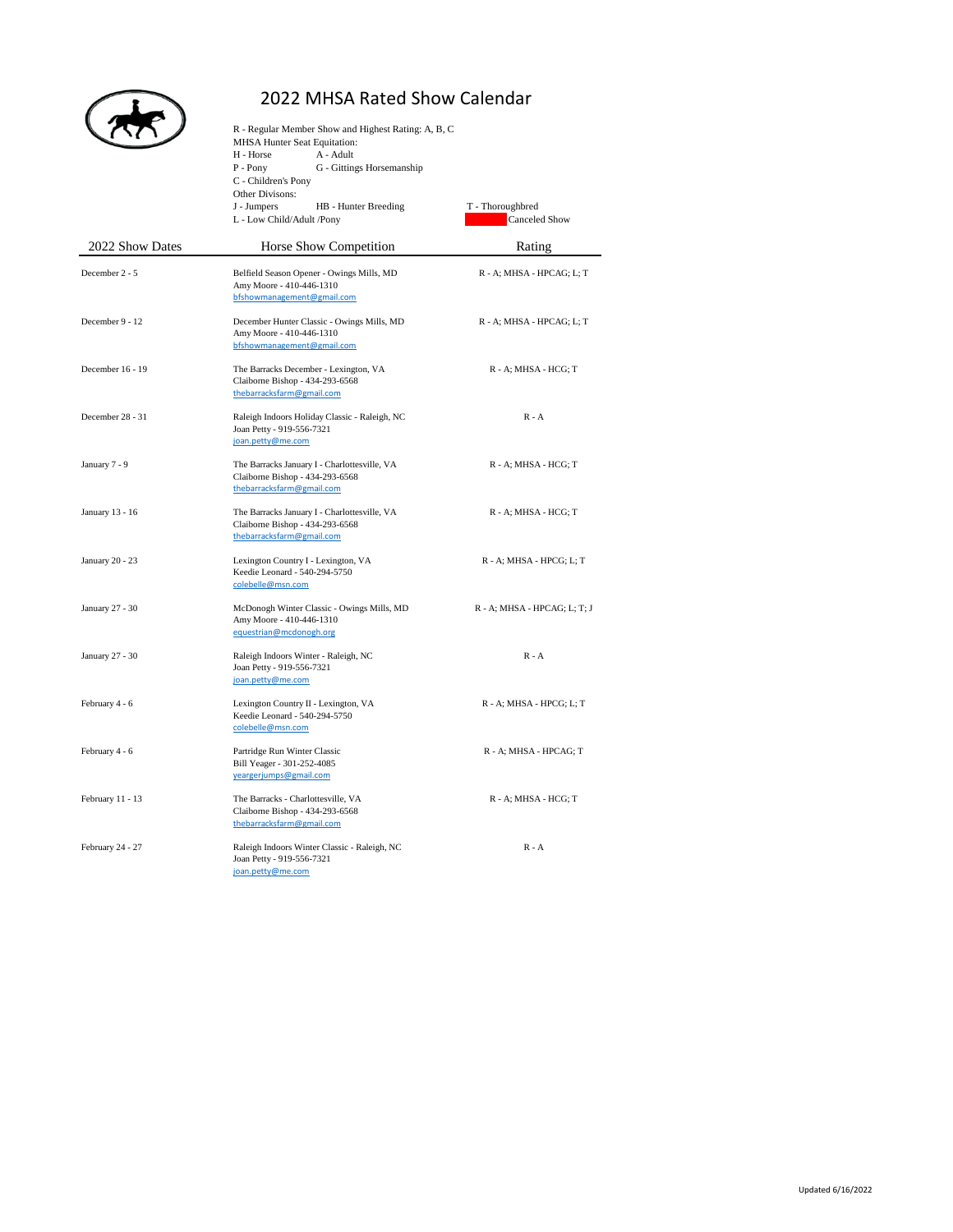| March 3 - 6        | The Spring Welcome - Lexington, VA<br>Keedie Leonard - 540-294-5750<br>colebelle@msn.com                     | R - A; MHSA - HPCG; L; T         |
|--------------------|--------------------------------------------------------------------------------------------------------------|----------------------------------|
| March 11 - 13      | The Barracks - Charlottesville, VA<br>Claiborne Bishop - 434-293-6568<br>thebarracksfarm@gmail.com           | R - A; MHSA - HCG; T             |
| March 17 - 20      | Raleigh Indoors Spring Hunter Jumper Classic - Raleigh, NC<br>Joan Petty - 919-556-7321<br>joan.petty@me.com | $R - A$                          |
| March 18 - 20      | McDonogh Spring Classic - Owings Mills, MD<br>Amy Moore - 410-446-1310<br>equestrian@mcdonogh.org            | R - A; MHSA - HPCAG; L; T; J     |
| March 24 - 27      | Tryon Welcome I - Mill Spring, NC<br>JP Godard - 828-863-1011<br>jgodard@tryon.com                           | $R - A$                          |
| March 31 - April 3 | Showplace Spring Festival - Owings Mills, MD<br>Amy Moore - 410-446-1310<br>bfshowmanagement@gmail.com       | R - A; MHSA - HPCAG; L; T; J     |
| March 31 - April 3 | Tryon Welcome 2 - Mill Spring, NC<br>JP Godard - 828-863-1011<br>jgodard@tryon.com                           | $R - A$                          |
| April 7 - 10       | Maryland National Horse Show - Owings Mills, MD<br>Amy Moore - 410-446-1310<br>bfshowmanagement@gmail.com    | R - A; MHSA - HPCAG; L; T; J     |
| April 7 - 10       | Tryon Welcome 3 - Mill Spring, NC<br>JP Godard - 828-863-1011<br>jgodard@tryon.com                           | $R - A$                          |
| April 12 - 16      | Rose Mount Farm April - Spotsylvania, VA<br>Ann Garnett Wheeler - 540-842-4228<br>precious uga@yahoo.com     | R-A; MHSA - HG, L, T; HB         |
| April 13 - 17      | Tryon Welcome 4 - Mill Spring, NC<br>JP Godard - 828-863-1011<br>jgodard@tryon.com                           | $R - A$                          |
| April 20 - 24      | Commonwealth National - Culpeper, Va<br>Kristen Vale - 845-246-8833<br>kristen@hitsshows.com                 | R - A; MHSA - HPCAG; L; T; J     |
| April 27 - May 1   | The Lexington Spring Premiere - Lexington, VA<br>Keedie Leonard - 540-294-5750<br>colebelle@msn.com          | R - A; MHSA - HPCAG; L; T; J; HB |
| May 4 - 8          | The Lexington Spring Encore - Lexington, VA<br>Keedie Leonard - 540-294-5750<br>colebelle@msn.com            | R - A; MHSA - HPCAG; L; T; J; HB |
| May 4 - 8          | Tryon Spring 1 - Mill Spring, NC<br>JP Godard - 828-863-1011<br>jgodard@tryon.com                            | $R - A$                          |
| May 11 - 15        | Tryon Spring 2 - Mill Spring, NC<br>JP Godard - 828-863-1011<br>jgodard@tryon.com                            | $R - A$                          |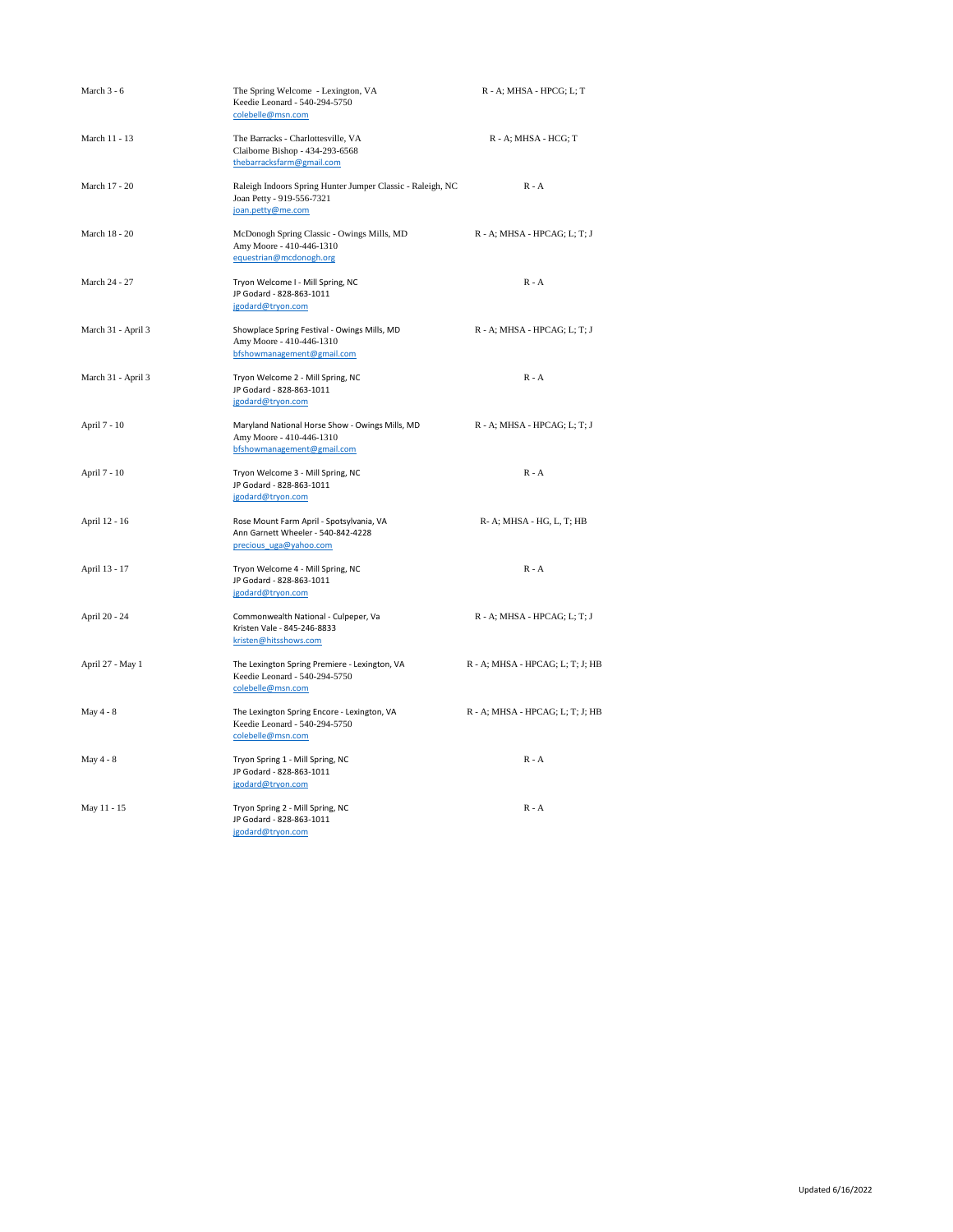| May 11 - 15     | St. Christopher's Hunter/Jumper - Littlestown, PA<br>Mary Bast - 717-873-2080<br>mary@swanlakestables.com | R - A; MHSA - HPCAG; J; L; T; HB |
|-----------------|-----------------------------------------------------------------------------------------------------------|----------------------------------|
| May 13 - 15     | James River Hunt Horse Show - Lexington, Va<br>Streett Moore - 410-446-2906<br>Streettmoore@gmail.com     | R - A; MHSA - HPCAG; L; T; HB    |
| May 18 - 22     | Blue Rock - Littlestown, PA<br>Mary Bast - 717-873-2080<br>mary@swanlakestables.com                       | R - A; MHSA - HPCAG; J; L; T; HB |
| May 18-22       | Tryon Spring 3 - Mill Spring, NC<br>JP Godard - 828-863-1011<br>jgodard@tryon.com                         | $R - A$                          |
| May 18 - 22     | Keswick Horse Show - Lexington, VA<br>Alan Lohman - 410-596-2051<br>alohmanjr@gmail.com                   | R - A; MHSA - HPCAG; L; T; J; HB |
| May 19 - 22     | Triangle Sandhills Spring Classic A - Raleigh, NC<br>Joan Petty - 919-556-7321<br>joan.petty@me.com       | $R - A$                          |
| May 25 - 29     | Tryon Spring 4 - Mill Spring, NC<br>JP Godard - 828-863-1011<br>jgodard@tryon.com                         | $R - A$                          |
| May 28 - 29     | Maryland Summer Classic - Owings Mills, MD<br>Alan Lohman - 410-596-2051<br>alohmanjr@gmail.com           | R - A; MHSA - HPCAG; L; T; J     |
| May 31 - June 5 | Tryon Spring 5 - Mill Spring, NC<br>JP Godard - 828-863-1011<br>jgodard@tryon.com                         | $R - A$                          |
| June 3 - 5      | Boumi Temple Horse Show - Ownings Mills, MD<br>Amy Moore - 410-446-1310<br>bfshowmanagement@gmail.com     | R - A; MHSA - HPCAG; L; T; J     |
| June 6 - 12     | Upperville Colt & Horse Show - Upperville, VA<br>Emily Day - 540-687-5740<br>uchs1853@gmail.com           | $R - A$ : J: $HB$                |
| June 7 - 12     | Tryon Spring 6 - Mill Spring, NC<br>JP Godard - 828-863-1011<br>jgodard@tryon.com                         | $R - A$                          |
| June 17 - 19    | Tryon Summer 1 - Mill Spring, NC<br>JP Godard - 828-863-1011<br>jgodard@tryon.com                         | $R - B$                          |
| June 15 - 19    | Loundon Benefit Horse Show - Upperville, VA<br>Gerry Briggs - 615-785-1679<br>jumppinphan@comcast.net     | R -A; MHSA - HCG; J; HB          |
| June 22 - 26    | Deep Run Horse Show - Manakin-Sabot, VA<br>Tom Blankenship - 843-269-4737<br>tomblank@bellsouth.net       | $R - A$                          |
| June 22 - 26    | Swan Lake Kick Off Classic - Littlestown, PA<br>Mary Bast - 717-873-2080<br>mary@swanlakestables.com      | R - A; MHSA - HPCAG; J; L; T     |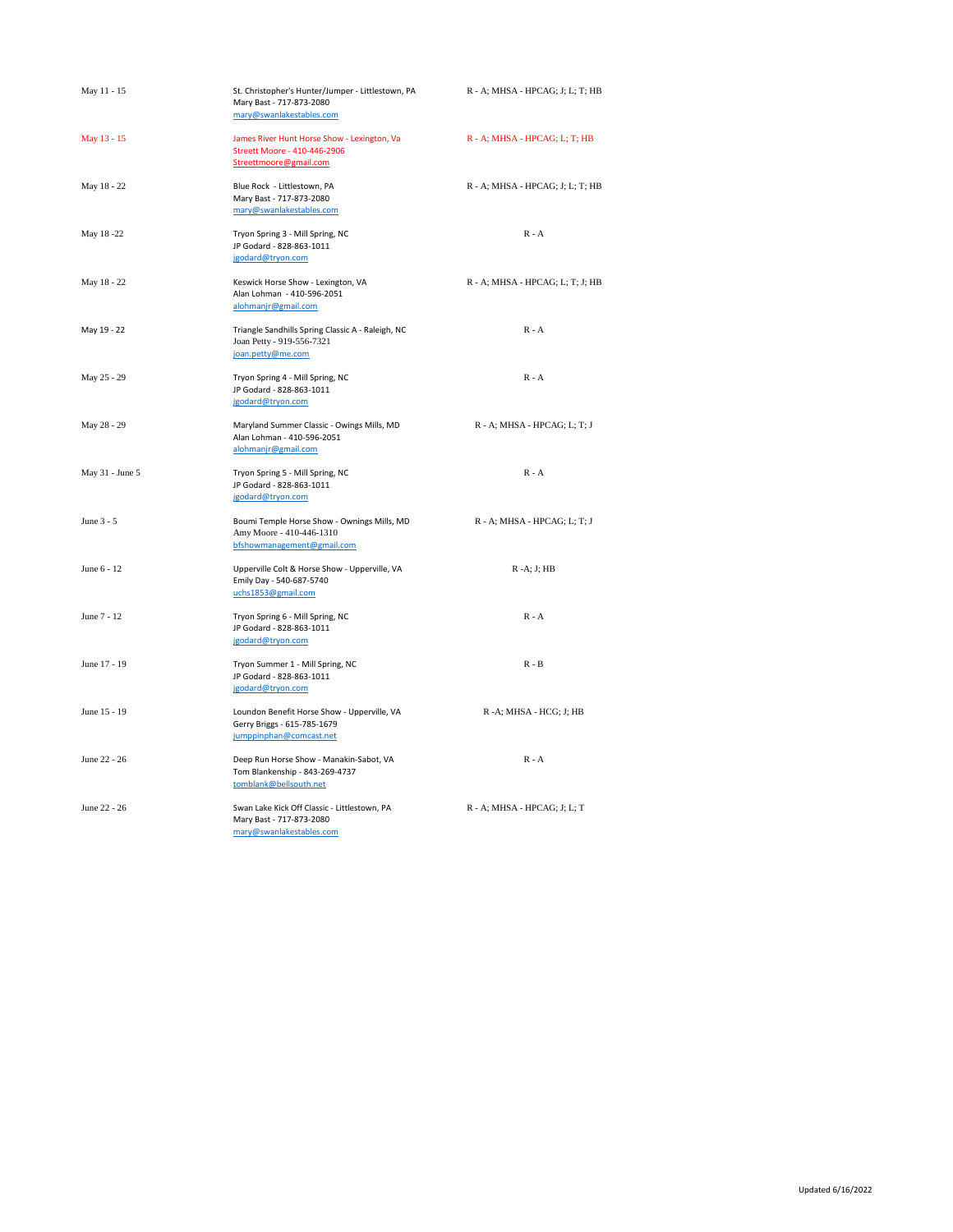| June 24 - 26            | Tryon Summer 2 - Mill Spring, NC<br>JP Godard - 828-863-1011<br>jgodard@tryon.com                                   | $R - B$                      |
|-------------------------|---------------------------------------------------------------------------------------------------------------------|------------------------------|
| June 29 - July 3        | Warrenton Pony Show - Warrenton, VA<br>Tommy Jones - 540-270-1734<br>cur4157@aol.com                                | R - A; MHSA - HPC, HB        |
| June 29 - July 3        | State College Classic - State College, PA<br>Kerry Kocher - 814-404-4213<br>kkocher63@gamil.com                     | $R - A$ ; MHSA - HG; T; L; J |
| <b>June 29 - July 3</b> | <b>Brandywine Valley Summer Series I - Devon, PA</b><br>Paul Jewell - 215-205-4265<br>www.brandywinehorseshows.com  | $R - A$                      |
| June 29 - July 3        | Tryon Summer 3 - Mill Spring, NC<br>JP Godard - 828-863-1011<br>jgodard@tryon.com                                   | $R - A$                      |
| July $4 - 5$            | Mt. Nittany Classic - State College, PA<br>Kerry Kocher - 814-404-4213<br>kkocher63@gamil.com                       | R - A; MHSA - HG; T; 1       |
| <b>July 5 - 10</b>      | <b>Brandywine Valley Summer Series II - Devon, PA</b><br>Paul Jewell - 215-205-4265<br>www.brandywinehorseshows.com | $R - A$                      |
| July 5 - 10             | Tryon Summer 4 - Mill Spring, NC<br>JP Godard - 828-863-1011<br>jgodard@tryon.com                                   | $R - A$                      |
| July 6 - 10             | Lion Country July - State College, PA<br>Kerry Kocher - 814-404-4213<br>kkocher63@gamil.com                         | R - A; MHSA - HG; T; L; J    |
| July 6 - 10             | Showday National - Culpeper, Va<br>Kristen Vale - 845-246-8833<br>kristen@hitsshows.com                             | R - A; MHSA - HPCAG; L; T; J |
| July 13 - 17            | Cavalier Classic - Culpeper, Va<br>Kristen Vale - 845-246-8833<br>kristen@hitsshows.com                             | R - A; MHSA - HPCAG; L; T; J |
| July 12 - 17            | Tryon Summer 5 - Mill Spring, NC<br>JP Godard - 828-863-1011<br>jgodard@tryon.com                                   | $R - A$                      |
| July 19 - 24            | Tryon Summer 6 - Mill Spring, NC<br>JP Godard - 828-863-1011<br>jgodard@tryon.com                                   | $R - A$                      |
| July 21-24              | Rose Mount Farm April - Spotsylvania, VA<br>Ann Garnett Wheeler - 540-842-4228<br>precious uga@yahoo.com            | R- A; MHSA - HG; J; L; T; HB |
| July 21 - 24            | Mid Summer Stroller I - Littlestown, PA<br>Mary Bast - 717-873-2080<br>mary@swanlakestables.com                     | R - A; MHSA - HPCAG; J; L; T |
| July 28-31              | Rose Mount Farm April - Spotsylvania, VA<br>Ann Garnett Wheeler - 540-842-4228<br>precious uga@yahoo.com            | R- A; MHSA - HG; J; L, T; HB |
| July 28 - 31            | Mason Dixon Classic - Littlestown, PA<br>Mary Bast - 717-873-2080<br>mary@swanlakestables.com                       | R - A; MHSA - HPCAG; J; L; T |